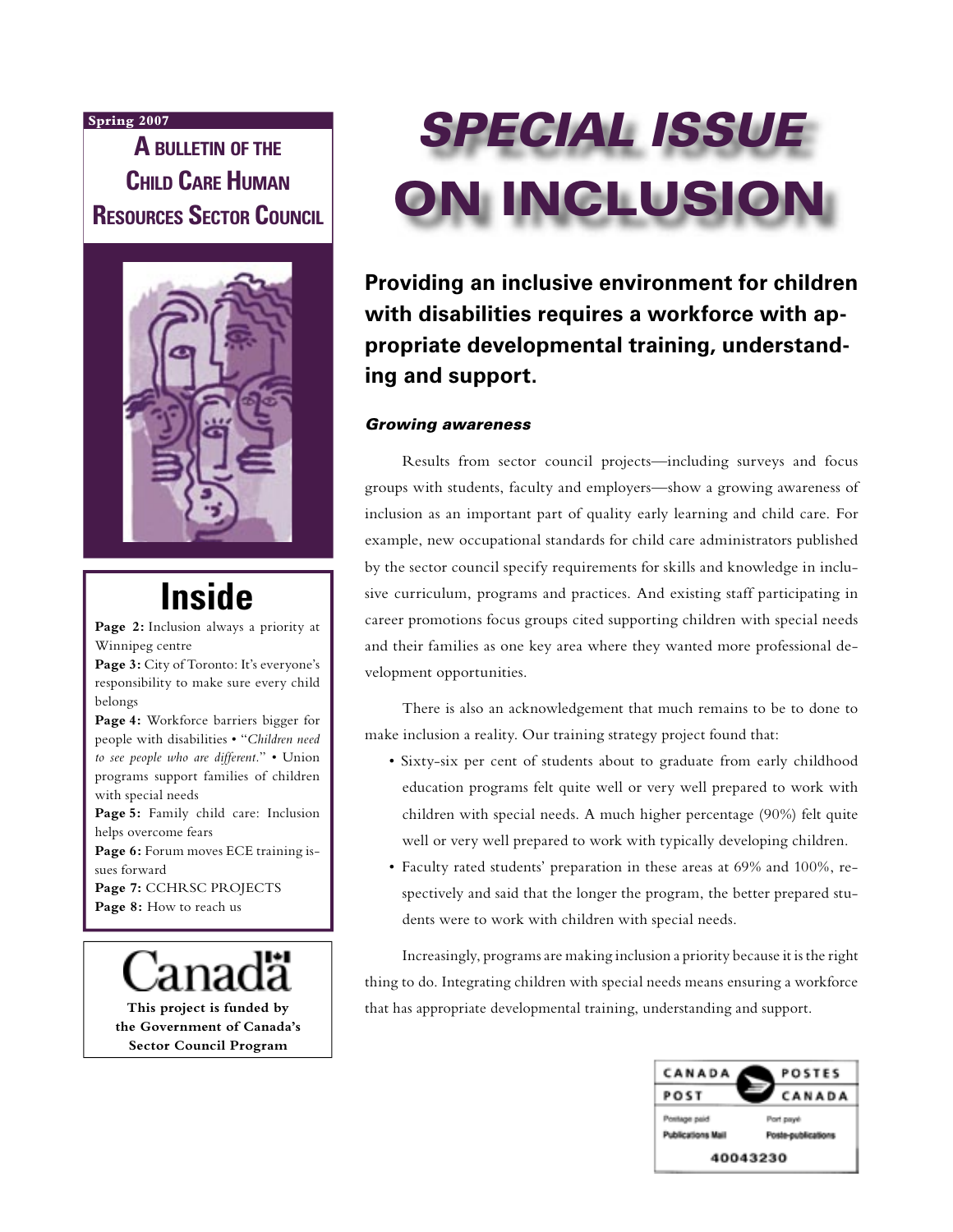# **Inclusion always a priority at Winnipeg centre**

**At the Discovery Children's Centre in Winnipeg, working with a child with special needs is not considered any different from working with typically developing children. This means that all staff at the centre work with all of the children.**

his approach to inclusion benefits the children, staff and parents, says Donna Freeman, director of Discovery's children's program.

"The child with special needs bonds with more than one person and will be okay with all staff in the room," says Freeman. "Other children benefit too. If they see only one staff with one child in the room all the time, they will think that child is different."

It also means that staff don't get worn out. "If we had a child with a physical disability who needed to be lifted and positioned throughout the day, every day, it would be exhausting for one person," she says. "And for parents it's good because they don't have to rely on one particular person to be at work every day to care for their child."

The program is large: the centre employs 45 staff and is "like seven small day cares in one" says Freeman. The centre is located across the street from one of Winnipeg's "cluster schools", which means it has access to specialists in disabilities.

"Because of this, we have a lot of children with special needs," says Freeman. "In most cases, if a child starts

## **Publisher:**

**Child Care Human Resources Sector Council 151 Slater, Suite 714 Ottawa, ON, K1P 5H3**

**Editors: Bozica Costigliola, Samantha Peek**

here at two, she or he will be here for the next 10 years."

Discovery is also home to a support group for parents and other relatives of children with special needs.

#### Recruiting for inclusion

Freeman always makes inclusion a big part of her interviews when recruiting new staff. She sits on the Community Living Manitoba Child Care Inclusion Committee, which is in the process of developing inclusive job descriptions and policies for early learning and child care programs.

In the rooms, staff work as a team "and all of the children participate in everything we do," says early childhood educator Joy Pollreis who works in the centre's Flex Room, which provides care for children whose parents work shifts and non-traditional hours.

Each room has a contact staff person who works with therapists and child development counselors, and reports back to staff on the needs of the children with disabilities in their care.

"We have a play tree posted in each area that includes the goals we are working on for each child and lists examples of what staff can do to help facilitate that goal," says Pollreis. Centre and individual room staff meetings also help to ensure information and ideas are shared.

#### Workshops encouraged

Pollreis is one of two centre staff with an ECE degree with a specialty in special needs. All staff at the centre are required to take 24 hours each year of professional development, and those who have a child with special needs in their room are encouraged to take specialized workshops. The centre keeps a binder of all available workshops.

New staff are given a chance to get to know each of the children and observe how the other staff work with them. This is intended to help put to rest any fears new staff might have of working with children who have special needs, but this has not proved to be a concern for most, Pollreis says.

Discovery's children's program director Donna Freeman can't remember a time when inclusion was not a priority at the centre. "This goes back decades," Freeman says, adding that she's glad inclusion is now a growing priority for other child care programs.

**The opinions and interpretations in this publication are those of the Child Care Human Resources Sector Council and do not necessarily reflect those of the Government of Canada.**

**Design: JPP Communications Translator: Jocelyne Tougas Printed by union labour at Impart Litho**

**Legal Deposit NLC—BNQ 2007**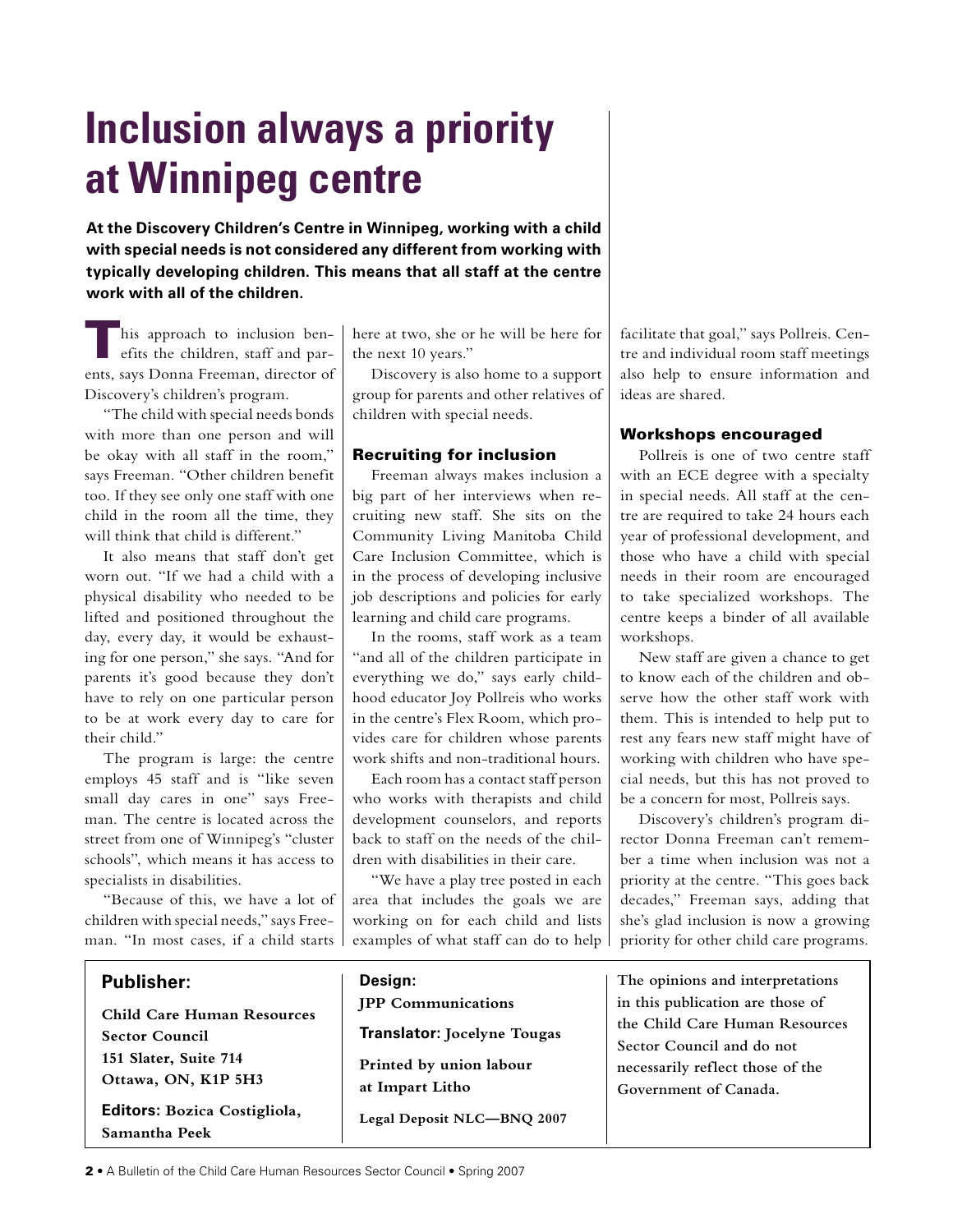## City of Toronto

# **It's everyone's responsibility to make sure every child belongs**

**When Mary-Anne Bedard was a director in a child care centre, she saw first-hand what happens when programs are unable to meet the needs of children with special needs. "There were children we really struggled to serve and who we didn't serve as well as we wanted to. And we didn't know who to call."**

ow, as program manager for the City of Toronto's Children's Services, Bedard is part of the municipality's efforts to make inclusion real. Every Child Belongs is the city's vision and program to bring down the barriers to inclusion in child care by supporting the development of inclusive practice in the sector. The goal is to ensure all children aged 0-12 who need extra support have access to a child care centre in their community.

Every licensed child care program in the city has an assigned special needs resource person who regularly visits and provides supports that include:

- early identification and intervention
- individual and program consultation
- providing or finding appropriate staff training
- enhanced staffing and intensive resource support when needed
- program adaptations and environmental assessments
- service coordination and referral

There are about 120 special needs resource people for 950 child care programs.

Before this new approach, says Bedard, support for children with special needs consisted mainly of on-site resources in a few child care programs. "The city found that those programs were really oversubscribed by families with children with special needs. So these were not typical child care cen-

# **A provincial inclusion strategy**

N**ewfoundland and Labrador has launched a strategy for supporting inclusion of children with special needs in child care settings. Central to the strategy are provincial and regional consultants who will work directly with child care settings to help them address barriers to participation for children with special needs.** 

**A key goal is to provide the support and resources to ensure that early childhood educators are appropriately trained to work with children with special needs. The province is also making grants available for specialized equipment and additional child care staffing supports.**

**In another program, the province is offering on-site consultations to measure and improve the quality and inclusive practices of child care environments. Prince Edward Island, New Brunswick and Nova Scotia have similar programs that tie inclusion to quality enhancement.**





tres and couldn't really be called integrated."

### Removing barriers

Bedard said that having assigned special needs resource people on-site often became a barrier to inclusion. "In a lot of cases when there was someone on site, that person was who the child with special needs 'belonged to' and other staff didn't see it as their responsibility. Now it's everybody's responsibility."

The new approach focused on having assigned special needs resource people who aren't on site. While staff initially had some fears about the new approach, they now "feel really confident. They feel more empowered."

Bedard said that the sector as a whole is trying to find ways to resolve the training "gap" when it comes to preparing new and existing early childhood educators to work with children with special needs.

"What we say is that every single child at some point needs additional support. Making programs more inclusive is the right thing to do. We need to figure out the best way to train people."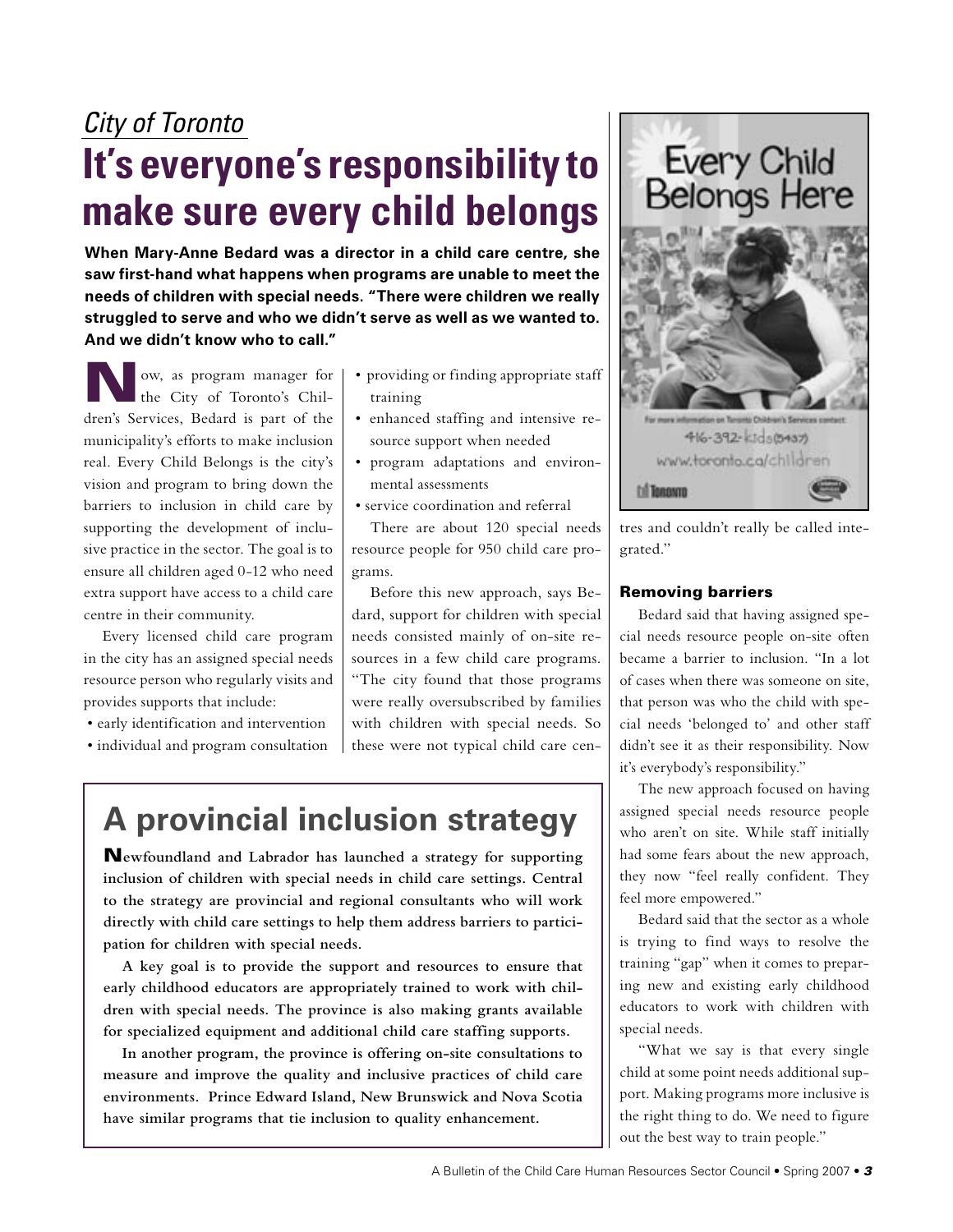## **Workforce barriers bigger for people with disabilities**

For the approximately 10% of working-age Canadians who have a disability, getting into the workforce is no mean feat. Almost 59% of working-age adults with disabilities do not have a job.

"People with disabilities are one of the groups most excluded from the workforce," says Penni Richmond, national director of the Canadian Labour Congress women's and human rights department.

Richmond says the barriers to employment for people with disabilities are many and complex, and can't be looked at in isolation.

"We have to look at the entire lived

experience of people with disabilities: the social climate, systemic discrimination in our institutions, workplace accommodations, access to good health care, education and training, services, and social and income supports."

People with disabilities need more time to find work than those without disabilities and have longer spells of unemployment. People with disabilities who have young children have an even harder time finding paid work because of their child care responsibilities. The need for transportation—common to most workers—is magnified for people with physical disabilities.

"Children need to see people who are different."

Deirdre Munroe knows of no other person like her working in the child care sector. A supervisor at Central Eglinton Children's Centre in Toronto, she has been in a wheelchair since 1990, when she was a passenger in a car that was hit by a drunk driver.

At the time, Munroe's centre was in an old school that was completely inaccessible. She credits the centre's parents for making it possible for her to return to the job she loves. They raised \$38,000 to have a ramp built and the bathroom retrofitted. The school was later demolished and rebuilt, and is now barrier-free.

Munroe feels governments and training institutions need to be proactive and take steps to make the child care workforce more inclusive of people with disabilities. An inclusive workforce is both about equity in employment, and about enhancing the quality of child care programs, she says.

"Every single day I'm asked by children three or four times, 'Why are you in a wheelchair? How do you drive? Can you stand up?' It's important because the children get real life lessons. Children need to see people who are different. That's how society is, after all."

# **Union programs support families of children with special needs**

Two unique programs sponsored by the Canadian Union of Postal Workers/Union of Postal and Communications Employees provide members whose children have disabilities with support that really makes a difference.

Workplace supports such as modified or reduced hours, physical changes to the workplace, or job redesign can go a long way to making employment of people with disabilities successful. About 80% of job-related accommo-

Despite the obstacles, says Richmond, "questions around the political will to put in place good public policy backed by resources, supports, coordination and accommodation are not very complicated. There is no reason that the employment statistics shouldn't shoot up if society takes

dations cost less than \$500.

these variables seriously."

The Special Needs (for children 0-18) and Moving On projects (for adult sons and daughters) have earned the praise of parents, the disability community, researchers and the child care sector for their innovative approach to helping ease parents' financial, emotional and physical stresses. The projects help defray expenses directly related to a child's special needs, and provide resources such as a newsletter, and personal support through regular contact with advisors.

Many parents have used the project to help build the skills of child care providers to meet their children's specific needs, says Jamie Kass, CUPW Child Care Coordinator and sector council executive committee member. Examples include training teaching assistants or special needs assistants on ways to include individual children in programs more effectively, and early childhood educators in sign language or medical procedures.

For more information visit, www.cupw-sttp.org.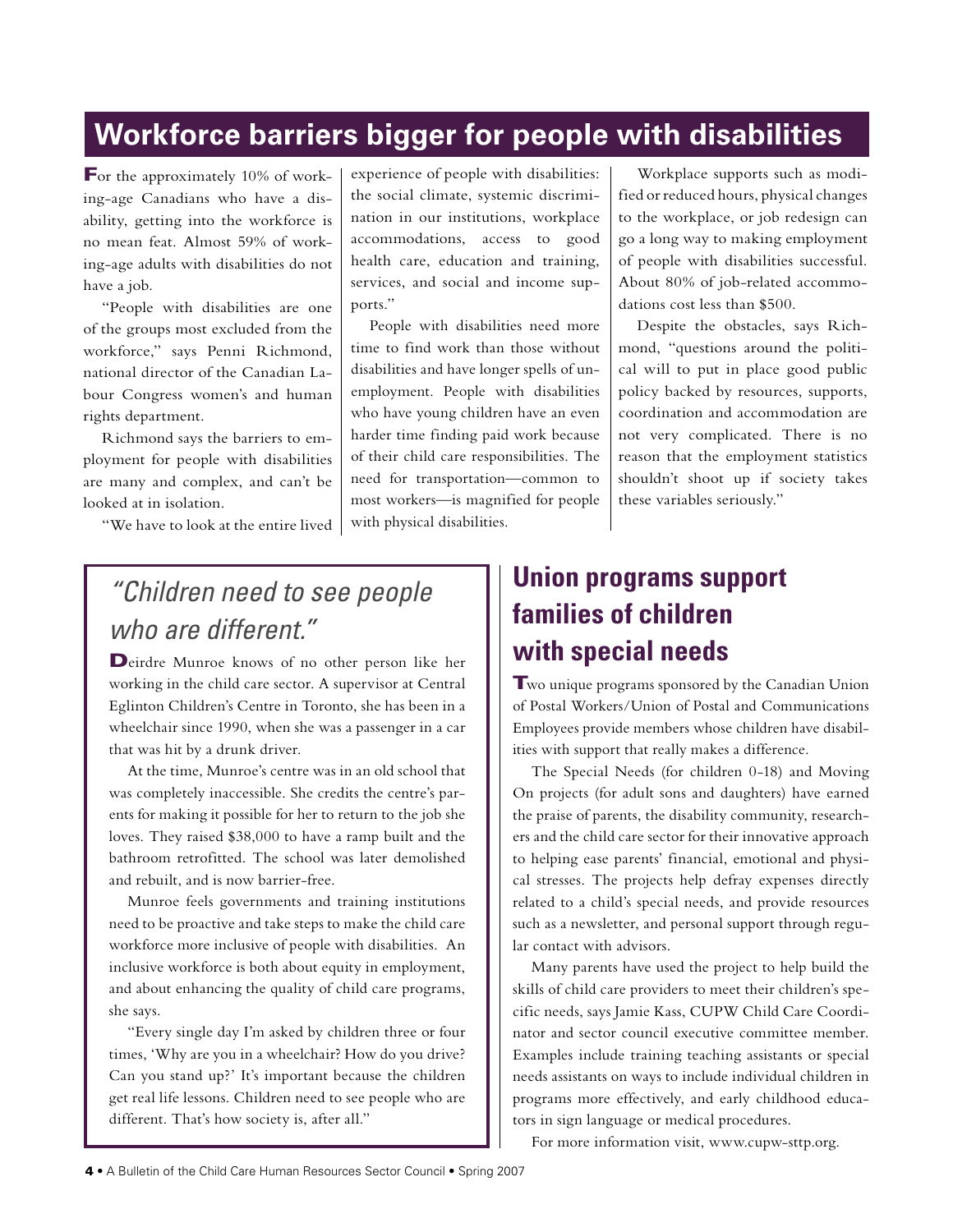# Family child care **Inclusion helps overcome fears**

**he biggest hurdles to inclusion for family child care providers are fear, and lack of training and supports, says Marcia MacKenzie, Services Team Leader at the West Coast Child Care Resource Centre in Vancouver.**

**MacKenzie was in family child care for 27 years. She now trains providers as part of her job and includes a component on children with special needs.**

**"When I was in family child care, a new child with special needs would come to me every** 



**couple of years," she says. "At first I was fearful of doing something wrong, but you have to learn your limitations and not let fear get in the way. You also have to take advantage of whatever tools are available."**

**The BC Centre for Ability and therapists helped her learn more about the children's specific disabilities and develop activity matrixes that meant "everybody could do things together."**

**MacKenzie says specialized support is difficult to find today. As well, providers don't have access to capital grants to make the needed changes to their homes to accommodate a child who, for example, is in a wheelchair.**

**Nonetheless, she is a strong proponent of inclusion in family child care, saying it was a "huge blessing" that helped her, the children in her care and their parents to overcome biases.**

## **Where to get inclusion training**

SpeciaLink, the national centre for child care inclusion, provides personalized responses to specific questions, referrals to other organizations, and sources of help, information, and technical assistance. Visit the Inclusion Assistance section of the organization's web site to access links to post-secondary institutions offering inclusion training at: www.specialinkcanada.org/assistance

## **Now available**

## What Factors Influence Wages and Benefits in the Early Learning and Child Care Sector?

No single factor can explain the low compensation levels in the sector. Instead, the reasons stem from a complex relationship between four variables: revenue, employment and labour issues, system design and public policy. This new paper examines these variables and their impact on the compensation of early childhood educators and assistants. Download your free copy at: www.ccsc-cssge.ca.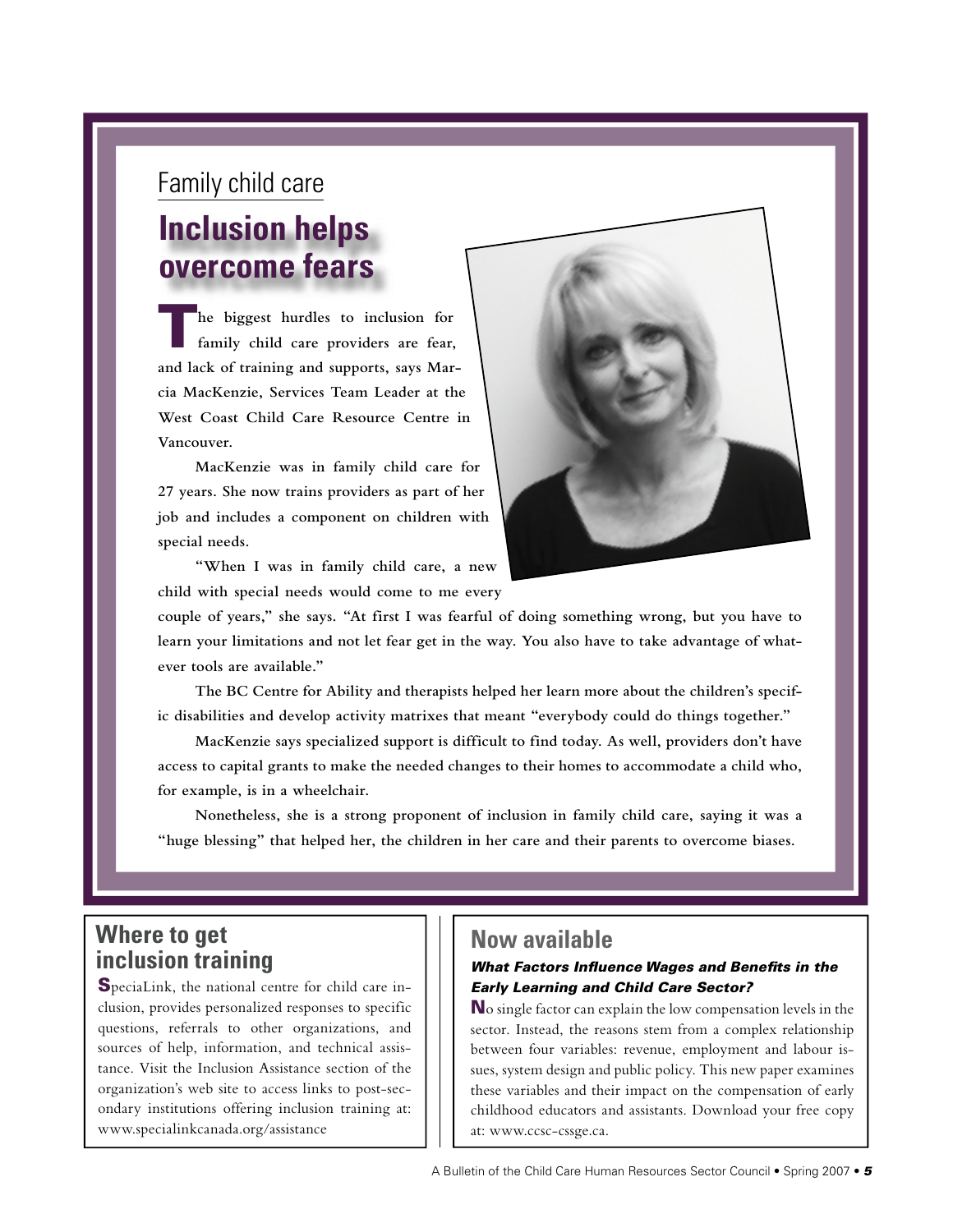# **Forum moves ECE training issues forward**

**Are early childhood education programs adequately preparing students to work in a sector that expects more from practitioners than ever? This was one of the critical issues in ECE training considered by participants of the first gathering of the Association of Canadian Community Colleges Early Childhood Education Affinity Group.** 

The forum took place at Red<br>River College in Winnipeg in November 2006 and featured sessions on:

- hot topics in training across the regions;
- issues around heightened expectations;
- new ECE training initiatives and projects;
- the sharing of ideas, activities, strategies and tips; and
- the sector council's training strategy project.

"Faculty appreciate and need the opportunity to get together with other professional colleagues to talk about issues," said Joan Kunderman, chair of the Community Services Department at the college and one of the forum's organizers.

"The entire forum was really important. It was great to have a record of successful tips, the opportunity to hear about different learning models and to get together with other professional colleagues to talk about issues. Faculty thought it was wonderful."

Kunderman said that her faculty

has continued to stay in touch with faculty at other colleges—"a very positive outcome" in a field where isolation is common.

She said that many of the issues people brought forward were consistent across the country "with a taste of regionalization". These included entrance requirements, unique delivery models, dissemination of the lat-

Kunderman said that a pan-Canadian organizing committee worked for a year to put the forum together. "A lot of cooperation went into making this happen so it shows that we are united in our goal of the betterment of education."

Another forum is planned for Fall 2007. The ACCC/ECE Affinity group is a pan-Canadian network

**"I was surprised at how many great ideas I came away with - concrete ideas for teaching and new insights about our common challenges in early childhood training and education across the country."**

**— Jane Hewes, Chair of Early Childhood Development, Grant MacEwan College, Edmonton**

est research, and issues regarding the professional suitability of students.

"None of these can be resolved in a day and a half of meetings. But it allows us to start the discussion and move things forward."

for early childhood faculty and staff, lab school practitioners and administrators from public post-secondary institutions to advance and advocate for excellence in early childhood education and training.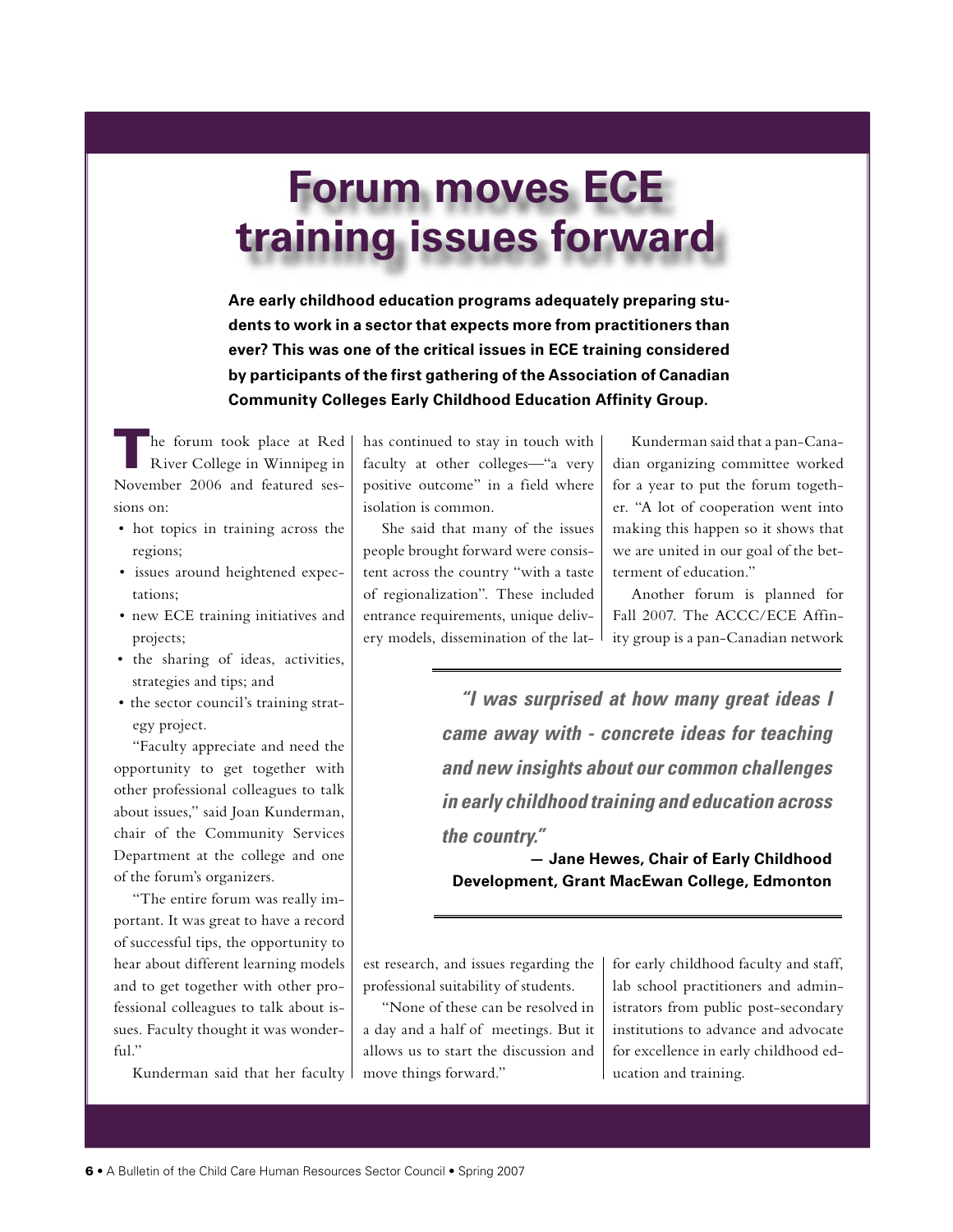## **Currently underway…**

Research for the Training Strategy project continues. This spring more than 30 focus groups were conducted to gather feedback from employers, post-secondary trainers, government officials, new graduates, and other stakeholders across the country. Building on the 2006 analysis of training approaches by province/territory, the groups were an opportunity to further explore issues including:

- gaps between curriculum and the day-to-day demands of the field;
- barriers to training (including geographic barriers faced by rural Canadians); and

• the need for on-going professional development and education.

Along with upcoming discussion groups and key informant interviews, the focus groups are a key element in the project's research and consultation process. Each activity will help ensure that the final Training Options Paper responds to the sector's training needs. The paper will recommend ways to improve the quality and consistency of training in Canada's early learning and child care sector and is expected to be complete by Fall 2007.

# **Recently completed…**

T**he CCHRSC's Career Promotions and Recruitment Strategy project is now complete. The project focused on identifying ways to attract more people to careers in early childhood education and encourage skills development in the sector. An executive summary is set for release in May and will include key project findings such as:**

- **how careers in early childhood education are perceived;**
- **factors that influence people's decisions to enter the sector;**
- **what motivates people to remain in the sector despite low wages;**
- **key issues to consider when developing recruitment and career promotion initiatives; and**
- **potential target audiences for recruitment and career promotion initiatives.**
- **Download the executive summary at: www.ccsc-cssge.ca.**

## **Beginning in 2007…**

## Supporting Employers in the Early Learning and Child Care Sector

Employers in the child care sector play a key role in shaping the human resources approach and often directly affect recruitment, retention, and training. This project focuses on defining employer needs by setting and identifying specific tools to meet those needs and support the growth of a skilled workforce.

### Pathways to ECE Credentialing in the Early Learning and Child Care Sector

Currently many provinces or territories have different certification/registration practices for early childhood educators, while others have no formal system or process in place. Often a credential achieved in one province is not recognized in another, creating a barrier to entry. This project focuses

on conducting an in-depth analysis of certification/ registration processes across the country and creating tools that would allow credentials achieved in one province/territory to be understood and recognized in another.

### Understanding and Addressing the Workforce Shortages

An accurate understanding of the workforce shortages facing the sector is critical in order to address recruitment and retention issues. By examining factors such as the creation of new child care spaces, projected birthrates, and parental employment patterns, this project will determine the current and projected shortages facing the sector. The information can then be used to identify innovative approaches to address those shortages.